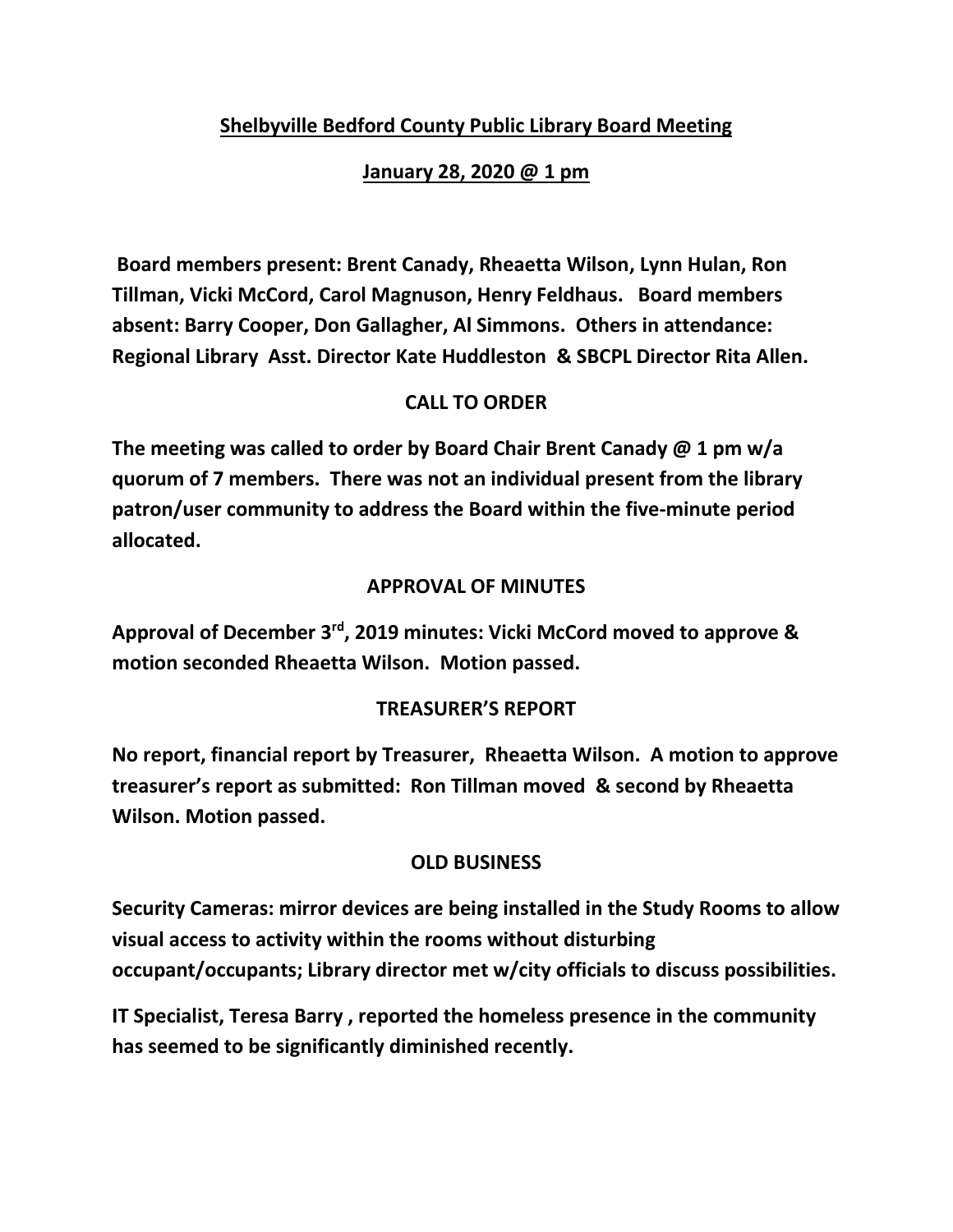#### **NEW BUSINESS**

**Regional Library representative reviewed upcoming workshops and events including Homelessness Training, Trustee Certification, Summer Reading Supplies, TSLA progress & Resource via tsla.libguides.com/stonesriverregion.**

**Additional information reported by the Regional Librarian regarding workshops in 2020 which will include a workshop & tour of the new Tennessee Library and Archives in Nashville.**

### **OLD BUSINESS**

**Security Cameras: Library Director met w/city representatives to study the possible choices for security cameras. Mirrors have been ordered for the Library's study rooms in order to have visual access to monitor the study rooms.**

**A reminder: The new library building location's 5 th birthday is scheduled for May 30 which is Memorial Day weekend.**

**HVAC problems have been reviewed by Al Simmons; report on this issue will be discussed at next Library Board meeting. Cost related to HVAC unit maintenance from Blaylock @ \$547.14 plus labor to exceed \$1000. Temperature is not in sync overall. Warranty runs out within a few months.**

**Shelving in the youth area was discussed: straight sections or curved have a variety of prices starting @ \$1080 w/add-ons @ \$880**